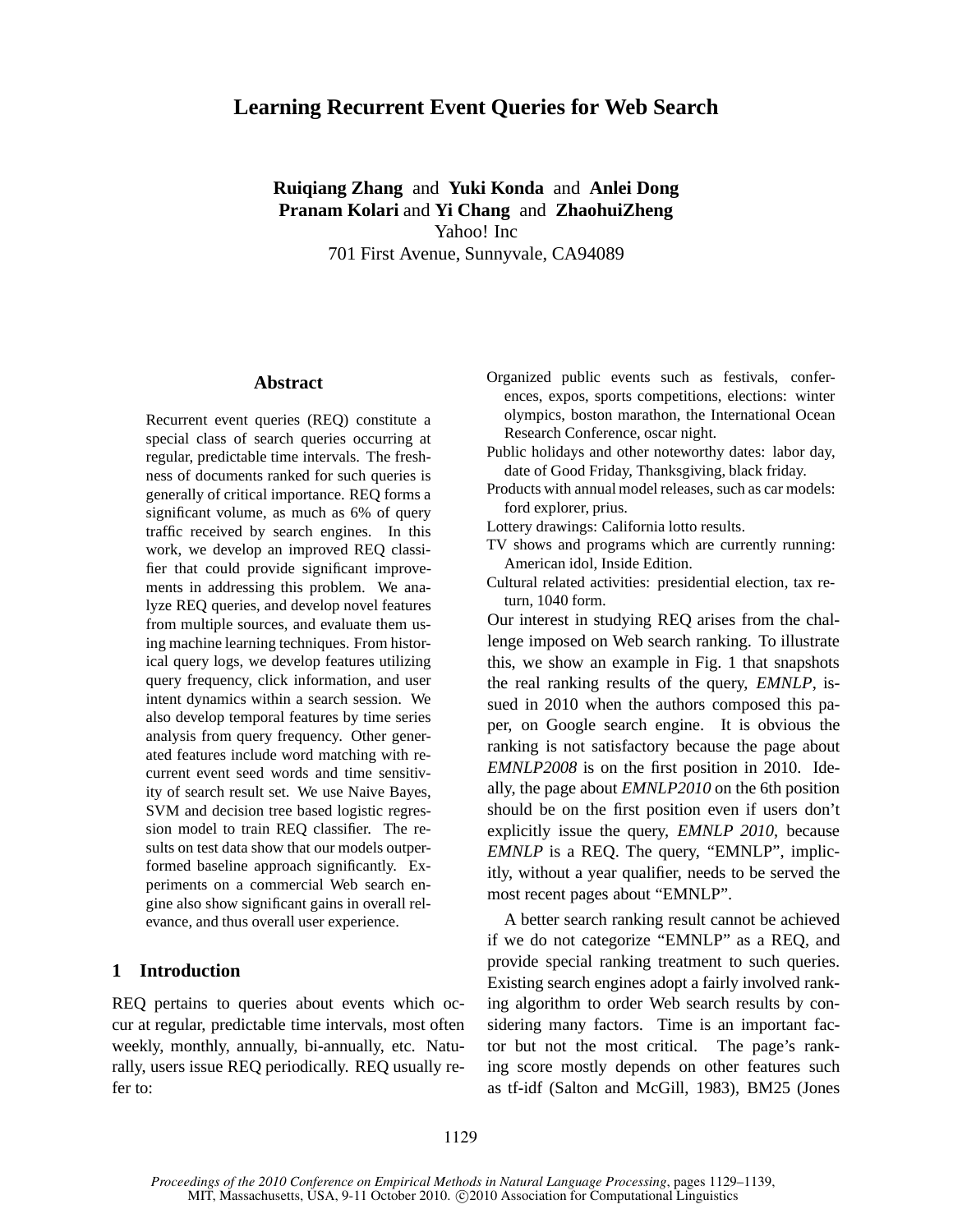| <b>EMNLP 2008</b><br>The 2008 Conference on Empirical Methods on Natural Language Processing.                                                                                                                                                                    | tail in Sectio      |
|------------------------------------------------------------------------------------------------------------------------------------------------------------------------------------------------------------------------------------------------------------------|---------------------|
| conferences.inf.ed.ac.uk/emnip08/ - Cached - Similar                                                                                                                                                                                                             | fier where all      |
| <b>EMNLP 2009</b><br>The 2009 Conference on Empirical Methods on Natural Language Processing.<br>conferences.inf.ed.ac.uk/emnlp09/ - Cached - Similar                                                                                                            | learning mod        |
| SIGDAT (ACL Special Interest Group)                                                                                                                                                                                                                              | cision tree ba      |
| 2007 Joint Conference on Empirical Methods in Natural Language Processing and N<br>Langauge Learning (EMNLP-CoNLL 2007)                                                                                                                                          | models are de       |
| www.cs.jhu.edu/~yarowsky/sigdat.html - Cached - Similar                                                                                                                                                                                                          | for REQ clas        |
| <b>EMNLP-CoNLL 2007 (EMNLP 2007 and CoNLL 2007)</b><br>Aug 1, 2007  The 2007 Joint Meeting of the Conference on Empirical Methods o<br>Language Processing (EMNLP) and the Conference on Natural Language<br>www.cs.jhu.edu/EMNLP-CoNLL-2007/ - Cached - Similar | tailed in Sect      |
| Show more results from www.cs.jhu.edu                                                                                                                                                                                                                            | <b>Related</b><br>2 |
| <b>HLT/EMNLP 2005</b><br>In 2005, HLT (Human Language Technology Conference) and EMNLP (Conference or<br>Empirical Methods in Natural Language Processing) will be a joint conference<br>www.aclweb.org/mirror/hlt-emnlp05/ - Cached - Similar                   | We found out        |
| <b>EMNLP</b> 2010: 2010 Conference on Empirical Methods in Natural                                                                                                                                                                                               | lems: general       |
| <b>EMNLP</b> 2010 : 2010 Conference on Empirical Methods in Natural Language Process<br>Conference and Journal                                                                                                                                                   | query classifi      |
| www.wikicfp.com/cfp/servlet/event.showcfp?eventid=96672 - Cached                                                                                                                                                                                                 | tion, the task      |
| SIGNLL: Related Upcoming Events                                                                                                                                                                                                                                  |                     |
| Mar 16, 2010  Paper submission deadline: unknown; EMNLP 2010 2010 Conferent<br>Empirical Methods in Natural Language Processing, October or November 2010                                                                                                        | one or more         |
| ifarm.nl/signIl/events/ - Cached - Similar                                                                                                                                                                                                                       | ics. In the         |
| EMNLP 2006                                                                                                                                                                                                                                                       |                     |
| EMNLP is located with the other workshops linked to COLING-ACL 2006, in the Hay<br>Campus of the University of Technology, Sydney (UTS) in rooms                                                                                                                 | CUP 2005 (1         |
| nlp.stanford.edu/emnlp06/ - Cached - Similar                                                                                                                                                                                                                     | 67 sub-catego       |

Figure 1: A real problematic ranking result by Google for a REQ query, "EMNLP". The EMNLP2010 page should be on the 1st position.

et al., 2000), anchor text, historical clicks, pagerank (Brin and Page, 1998), and overall page quality. New pages about EMNLP2010 obtain less favorable feature values than the pages of 2009 earlier in terms of anchor text, click or pagerank because they have existed for a shorter time and haven't accumulated sufficient popularity to make them stand out. Without special treatment, the new pages about "EMNLP2010" will typically not be ranked appropriately for the users.

Typically, a recurrent event is associated with a root, and spawns a large set of queries. Oscar, for instance, is a recurrent event about the annual Academy Award. Based on this, queries like "oscar best actress", "oscar best dress", "oscar best movie award", are all recurrent event queries. As such, REQ is a highly frequent category of query in Web search. By Web search query log analysis, we observe that there about 5-6% queries of total query volume belongs to this category.

In this work, we learn if a query is in the REQ class, by effectively combining multiple features. Our features are developed through analysis of historical query logs. We discuss our approaches in de-

n 3. We then develop a REQ classithe features are integrated by machine lels. We use Naive Bayes, SVM and deased logistic regression models. These escribed in Section 4. Our experiments sifier and Web search ranking are de- $\frac{1}{2}$  ion 5 and 6.

# **Work**

r work were related to two other probquery classification and time-sensitive ication. For general query classificak is to assign a Web search query to predefined categories based on its topquery classification contest in KDD-Li et al., 2005), seven categories and egories were defined. The winning solution (Shen et al., 2005) used multiple classifiers integrated by ensemble method. The difficulties for query classification are from short queries, lack of labeled data, and query sense ambiguity. Most popular studies use query log, web search results, unlabeled data to enrich query classification (Shen et al., 2006; Beitzel et al., 2005), or use document classification to predict query classification (Broder et al., ). General query classification is also studied for query intent detection by (Li et al., 2008).

There are many prior works to study the time sensitivity issue in web search. For example, Baeza-Yates *et al.* (Baeza-Yates et al., 2002) studied the relation between the web dynamics, structure and page quality, and demonstrated that PageRank is biased against new pages. In T-Rank Light and T-Rank algorithms (Berberich et al., 2005), both activity (i.e., update rates) and freshness (i.e., timestamps of most recent updates) of pages and links are taken into account for link analysis. Cho *et al.* (Cho et al., 2005) proposed a page quality ranking function in order to alleviate the problem of popularity-based ranking, and they used the derivatives of PageRank to forecast future PageRank values for new pages. Pandey *et al.* (Pandey et al., 2005) studied the tradeoff between new page exploration and high-quality page exploitation, which is based on a ranking method to randomly promote some new pages so that they can accumulate links quickly.

More recently, Dong *et al.* (Dong et al., 2010a)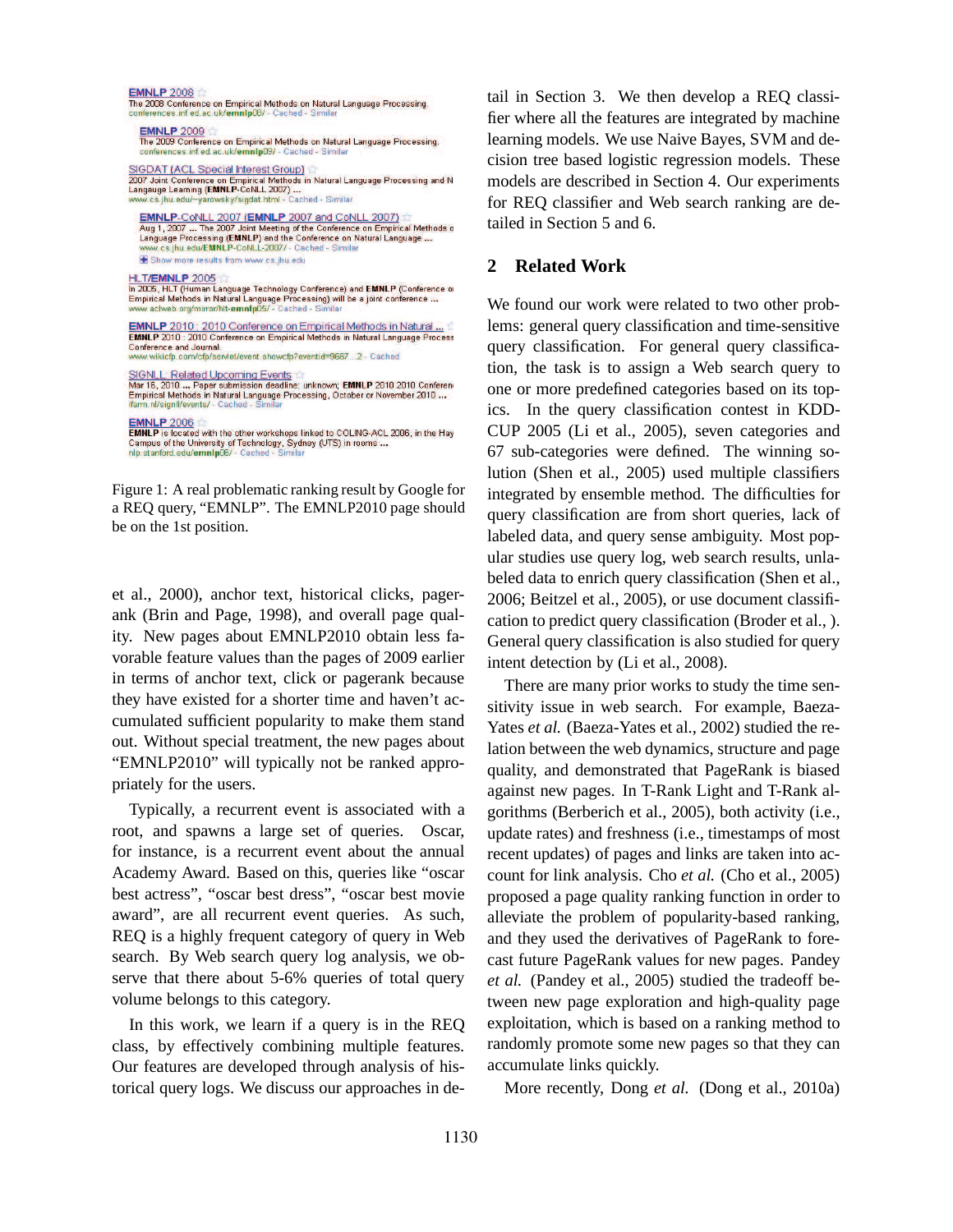proposed a machine-learned framework to improve ranking result freshness, in which novel features, modeling algorithms and editorial guideline are used to deal with time sensitivities of queries and documents. In another work (Dong et al., 2010b), they use micro-blogging data (e.g., Twitter data) to detect fresh URLs. Novel and effective features are also extracted for fresh URLs so that ranking recency in web search is improved.

Perhaps the most related work to this paper is the query classification approach used in (Zhang et al., 2009) and (Metzler et al., 2009), in which year qualified queries (YQQs) are detected based on heuristic rules. For example, a query containing a year stamp is an explicit YQQ; if the year stamp is removed from this YQQ, the remaining part of this query is also a YQQ, which is called implicit YQQ. Different ranking approaches were used in (Zhang et al., 2009) and (Metzler et al., 2009) where (Zhang et al., 2009) boosted pages of the most latest year while (Metzler et al., 2009) promoted pages of the most influential years. Similarly, Nunes *et al.* (Nunes, 2007) applied information extraction techniques to identify temporal expression in web search queries, and found 1.5% of queries containing temporal expression.

Dong *et al.* (Dong et al., 2010a) proposed a breaking-news query classifier with high accuracy and reasonable coverage, which works not by modeling each individual topic and tracking it over time, but by modeling each discrete time slot, and comparing the models representing different time slots. The buzziness of a query is computed as the language model likelihood difference between different time slots. In this approach, both query log and news contents are exploited to compute language model likelihood.

Diaz (Diaz, 2009) determined the newsworthiness of a query by predicting the probability of a user clicks on the news display of a query. In this framework, the data sources of both query log and news corpus are leveraged to compute contextual features. Furthermore, the online click feedback also plays a critical role for future click prediction.

Konig *et al.* (Knig et al., 2009) estimated the click-through rate for dedicated news search result with a supervised model, which is to satisfy the requirement of adapting quickly to emerging news event. Some additional corpora such as blog crawl and Wikipedia is used for buzziness inference. Compared with (Diaz, 2009), different feature and learning algorithms are used.

Elsas *et al.* (Elsas and Dumais, 2010) studied improving relevance ranking by detecting document content change to leverage temporal information.

# **3 Feature Generation**

To better understand our work, we first introduce three terms. We subdivide all raw queries in query log into three categories: Explicit Timestamp, Implicit Timestamp, and No Timestamp. An Explicit Timestamp query contains at least one token being a time indicator. For example, *emnlp 2010*, *2007 December holiday calendar*, *amsterdam weather summer 2009*, *Google Q1 reports 2010*. These queries are considered to conatin time indicators, because we can regard {*2010, 2007, 2009*} as year indicator, *december* as *month* indicator, {*summer, Q1(first quarter)*} as *seasonal* indicator. To simplify our work, we only consider the *year* indicators, *2010, 2007, 2009*. Such *year* indicators are also the most important and most popular indicators, as noted in (Zhang et al., 2009). Any query containing at least one *year* indicator is an Explicit Timestamp query. Due to word sense ambiguity, some queries labeled as Explicit Timestamp by this method may have no connection with time such as *Windows Office 2007*, *2010 Sunset Boulevard*, or *call number 2008*. In this work, we tolerate this type of error because word sense disambiguation is a peripheral problem for this task.

Implicit Timestamp queries are resulted by removing all *year* indicators from the corresponding Explicit Timestamp queries. For example, the Implicit Timestamp query of *emnlp 2010* is *emnlp*. All other queries are No Timestamp queries because they have never been found together with a *year* indicator.

Classifying queries into the above three categories depends on the used query log. A search engine company partner provided us a query log from 08/01/2009 to 02/29/2010 for this research. We found the proportions of the three categories in this query log are 13.8% (Explicit), 17.1% (Implicit) and 69.1% (No Timestamp). These numbers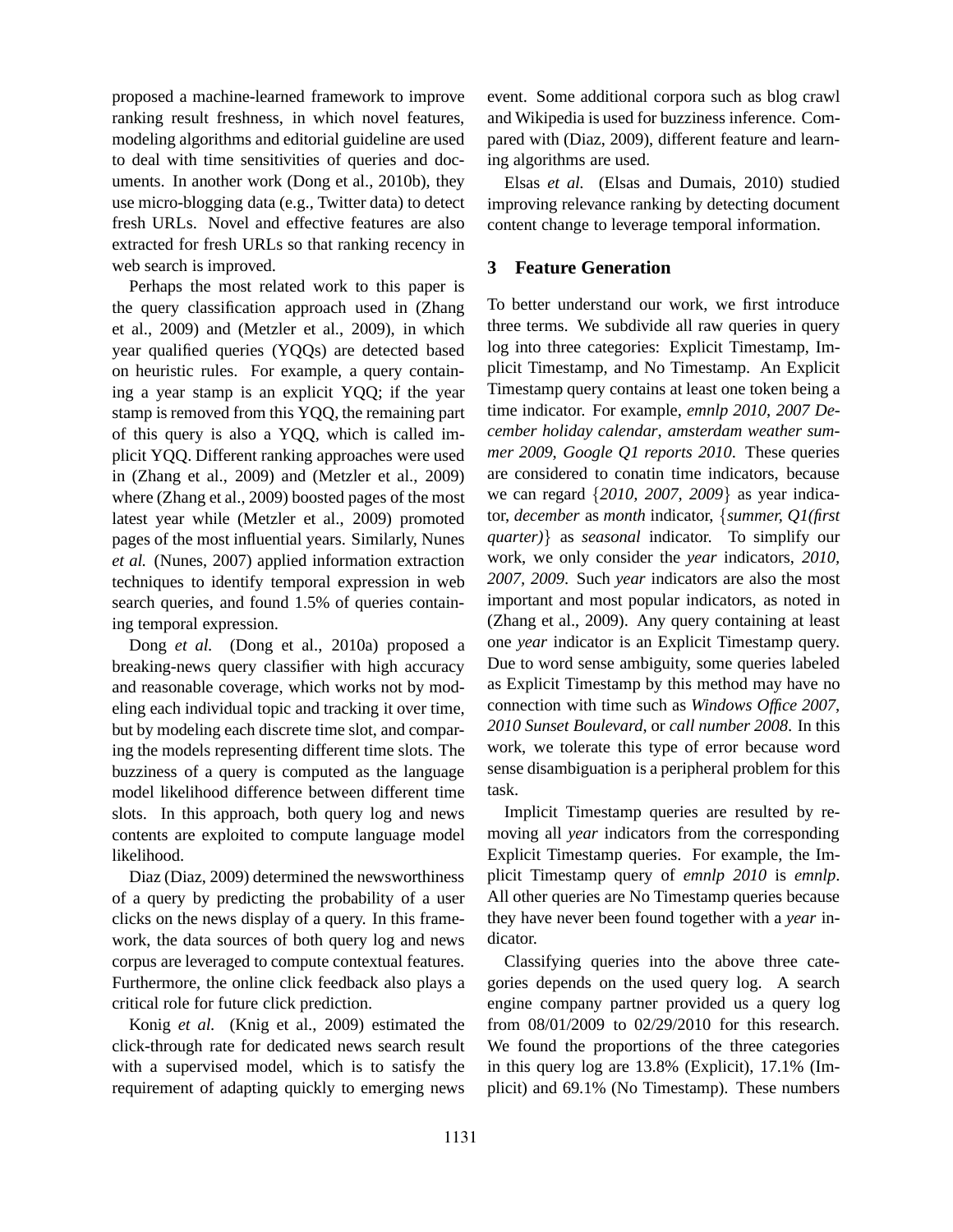could be slightly different depending on the source of query logs. Note that 17.1% of Implicit Timestamp queries in the query log is a significant number. However, not all Implicit Timestamp queries are REQ. Many Implicit Timestamp queries have no time sense. They belong to Implicit Timestamp just because users issued the query with a *year* indicator through varied intents. For example, "google" is found to be an Implicit Timestamp query since there were many "google 2008" or "google 2009" in the query log.

The next few sections introduce our work in recognizing recurrent event time sense for Implicit Timestamp queries. We first focus on features. There are many features that were exploited in REQ classifier. We extract these features from query log, query session log, click log, search results, time series and NLP morphological analysis.

# **3.1 Query log analysis**

The following features are extracted from query log analysis:

**QueryDailyFrequency**: the total counts of the query divided by the number of the days in the period.

**ExplicitQueryRatio**: Ratio of number of counts query was issued with year and number of counts query was issued with or without year. This feature is the method used by (Zhang et al., 2009).

**UniqExplicitQueryCount**: Number of uniq Explicit Timestamp queries associated with query. For example, if a query was issued with query+2009 and query+2008, this feature's value is two.

**ChiSquareYearDist**: this feature is the distance between two distributions: one is frequency distribution over years for all REQ queries. The other is that for single REQ query. It is calculated through following steps: (a) Aggregate the frequencies for all queries for all years. Suppose we observe all years from 2001 to 2010. So we can get vector,  $E = \left(\frac{af_{10}}{sum}\right)$ *af*<sub>10</sub>, *af*<sub>09</sub><br>*sum*<sub>1</sub>, *sum*<sub>1</sub> *af*<sub>09</sub>, ..., *af*<sub>01</sub> *sum*<sup>1</sup>  $\frac{a_{j_{01}}}{s_{t}}$ ) where  $af_i$  is the frequency sum of year 20*i* for all REQ queries. *sum*1 =  $af_{10} + af_{09} + ... + af_{01}$ , the sum of all year frequency. (b) Given a query, suppose we observe this query's yearly frequency distribution is,  $O<sup>q</sup>$  =  $(qf_10, qf_09, \ldots, qf_{01})$ .  $qf_i$  is this query's frequency for the year 20*i*. Pad the slot with zeros if no frequency found. The expected distribution for this

query is,  $E^q = \left(\frac{sum2 * af_{10}}{sum\right] }$ *n*2∗*af*<sub>10</sub>, *sum*2∗*af*<sub>09</sub><br>*sum*1 *n*2∗*a* f<sub>09</sub>, ..., *sum*2∗*a* f<sub>01</sub> *sum*1 *sum*1 ), where *sum*2 =  $q f_{10} + q f_{09} + ... + q f_{01}$  is sum of all year frequency for the query. (d) Calculate CHIsquared value to represent the different yearly frequency distribution between  $E^q$  and  $O^q$  according to  $\chi^2 = \sum_{i=1}^N$  $(O_i^q - E_i^q)^2$  $\frac{-E_i}{E_i^q}$ . Using CHI square distance as a method is widely used for statistical hypothesis test. We found it to be a useful feature for REO classifier.

# **3.2 Query reformulation**

If users cannot find the newest page by issuing Implicit Timestamp query, they may re-issue the query using an Explicit Timestamp query. We can detect this change in a search session (a 30 minutes period for each query). By finding this kind of behavior from users, we next extract three features.

**UserSwitch**: Number of unique users that switched from Implicit Timestamp queries to Explicit Timestamp queries.

**YearSwitch**: Number of unique year-like tokens switched by users in a query session.

**NormalizedUserSwitch**: Feature UserSwitch divided by QueryDailyFrequency.

## **3.3 Click log analysis**

If a query is time sensitive, users may click a page that displays the year indicator on title or url. An example that shows year indicator on url is *www.lsi.upc.edu/events/emnlp2010/call.html*. Search engine click log saves all users' click information. We used click log to derive the following features.

YearUrlTop5CTR: Aggregated click through rate (CTR) of all top five URLs containing a year indicator. CTR of an URL is defined as the number of clicks of an URL divided by the number of page views.

YearUrlFPCTR: Aggregated click through rate (CTR) of all first page URLs containing a year indicator.

# **3.4 Search engine result set**

For each Implicited Timestamp query, we can scrape the search engine to get search results. We count the number of titles and urls that contain year indicator. We use this number as a feature, and generate 6 features.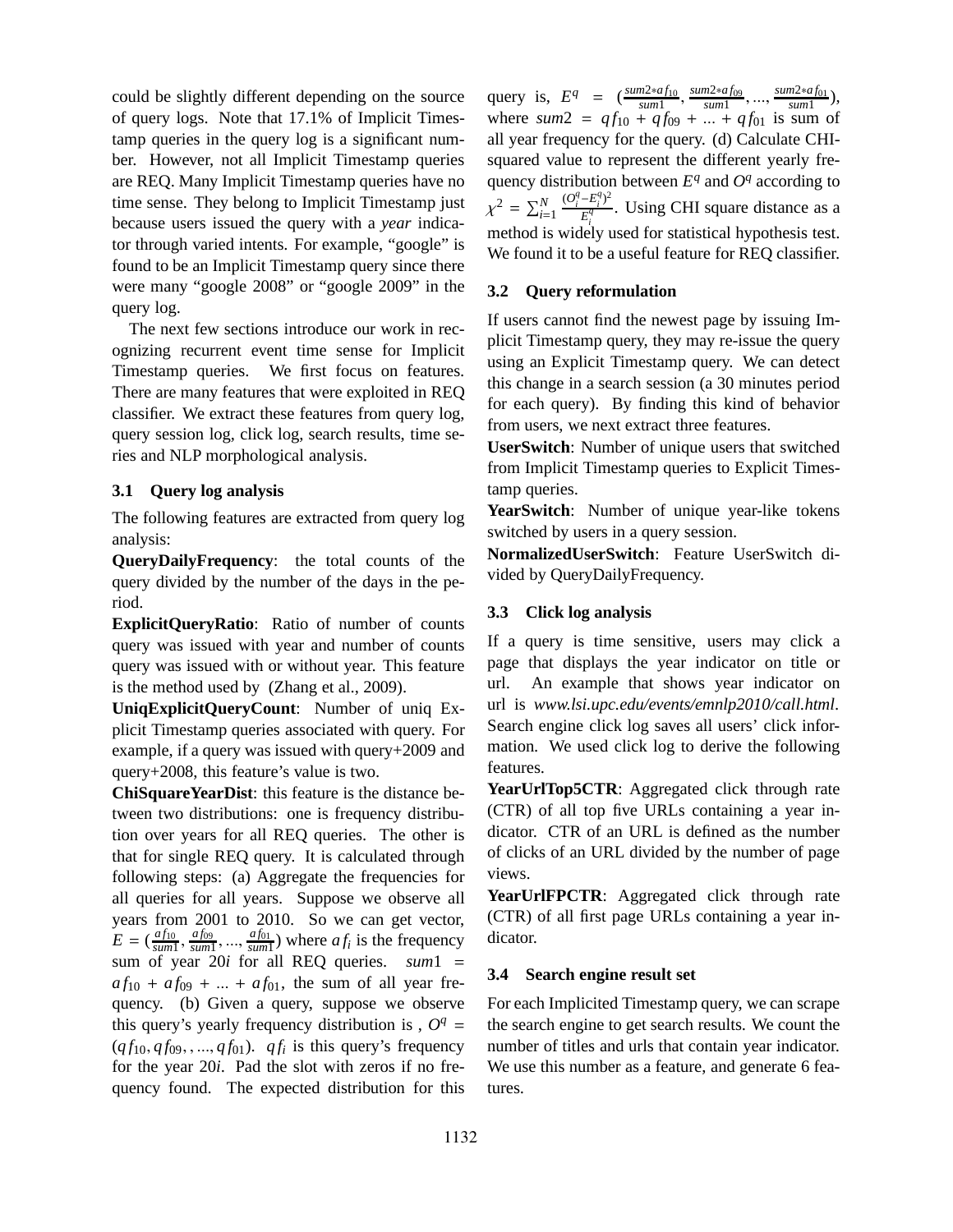**TitleYearTop5**: the number of titles containing a year indication on the top 5 results. This value is 4 in Fig. 1.

**TitleYearTop10**: the number of titles containing a year indication on the top 10 results. This value is 6 in Fig. 1.

**TitleYearTop30**: the number of titles containing a year indication on the top 30 results.

**UrlYearTop5**: the number of urls containing a year indication on the top 5 results. This value is 1 in Fig. 1.

**UrlYearTop10**: the number of urls containing a year indication on the top 10 results.

**UrlYearTop30**: the number of titles containing a year indication on the top 30 results.

#### **3.5 Time series analysis**

Recurrent event query has periodic occurrence pattern in time series. Top graph of Figure 2 shows the frequency change of the query, "Oscar". The annual event usually starts from Oscar nomination as earlier as last year December to award announcement of February this year. So a small spike and a big spike are observed in the graph to indicate nomination period and ceremony period. There are a period of silence between the two periods. The frequency pattern keeps unchanged each year. We show three years (2007,8,9) in the graph. By making use of recurrent event queries' periodic properties, we calculated the query period as a new feature.

We use autocorrelation to calculate the period.

$$
R(\tau) = \frac{\sum_{t=1}^{N-\tau} (x_t - \mu)(x_{t+\tau} - \mu)}{\{\sum_{t=1}^{N-\tau} (x_t - \mu)^2 (x_{t+\tau} - \mu)^2\}^{1/2}}
$$

where  $x(t)$  is query daily frequency. *N* is the number of days used for this query. We can get maximum of 3 years data for some queries but only a few months for others.  $R(\tau)$  is autocorrelation function. Peaks (the local biggest  $R(\tau)$  given a time window) can be detected from  $R(\tau)$  plot. The period *T* is calculated as the duration between two neighbor peaks.  $T = 365$  for the query, "Oscar". The bottom graph of Fig. 2 shows the autocorrelation function plot for the query Oscar.

#### **3.6 Recurrent event seed word list**

Many recurrent event queries share some common words that have recurrent time sense. We list most

| new      | results     | top        | schedule |  |
|----------|-------------|------------|----------|--|
| football | festival    | movie      | world    |  |
| show     | hest<br>day |            | tax      |  |
| result   | calendar    | honda      | ford     |  |
| download | exam        | nfl        | miss     |  |
| awards   | toyota      | tour       | sale     |  |
| american | fair        | list       | pictures |  |
| election | game        | basketball | cup      |  |

Table 1: Top recurrent event seed words

frequently used recurrent seeds in Table 1. Those seeds are likely combined with other words to form new recurrent event queries. For example, the seed, "new", can be used by queries "new bmw cars", "whitney houston new songs", "apple new iphone", or "hairstyle new".

To generate the seed list, we tokenized all the queries from Implicit Timestamp queries and split all the tokens. We then sort and unique all the tokens, and submit top tokens to professional editors who are asked to pick 8,000 seeds from the top frequent tokens. Some top tokens were removed if they are not qualified to form recurrent event queries. The editors took about four days to do the judgment according to the token's time sense and examples of recurrent event queries. However, this is a one-time effort. A token will be in the seed if there are many recurrent event examples formed by this token, by editors' judgment.

Table 1 shows 32 top seeds. Some seeds connect with time such as, "new, schedule, day, best, calendar"; some relate to sports, "football, game, nfl, tour, basketball, cup"; some about cars, "honda, ford, toyota". The reason why "miss" is in the seeds is that there are many annual events about beauty contest such as "miss america, miss california, miss korea".

We use the seed list to generate the following three features:

**AveNumberTokensSeeds**: number of tokens that is in the seed list divided by number of tokens in the query.

**AveNumberTokensNotSeeds**: number of tokens that is not in the seed list divided by number of tokens in the query.

**DiffNumberTokensSeeds**: The difference of the above two values.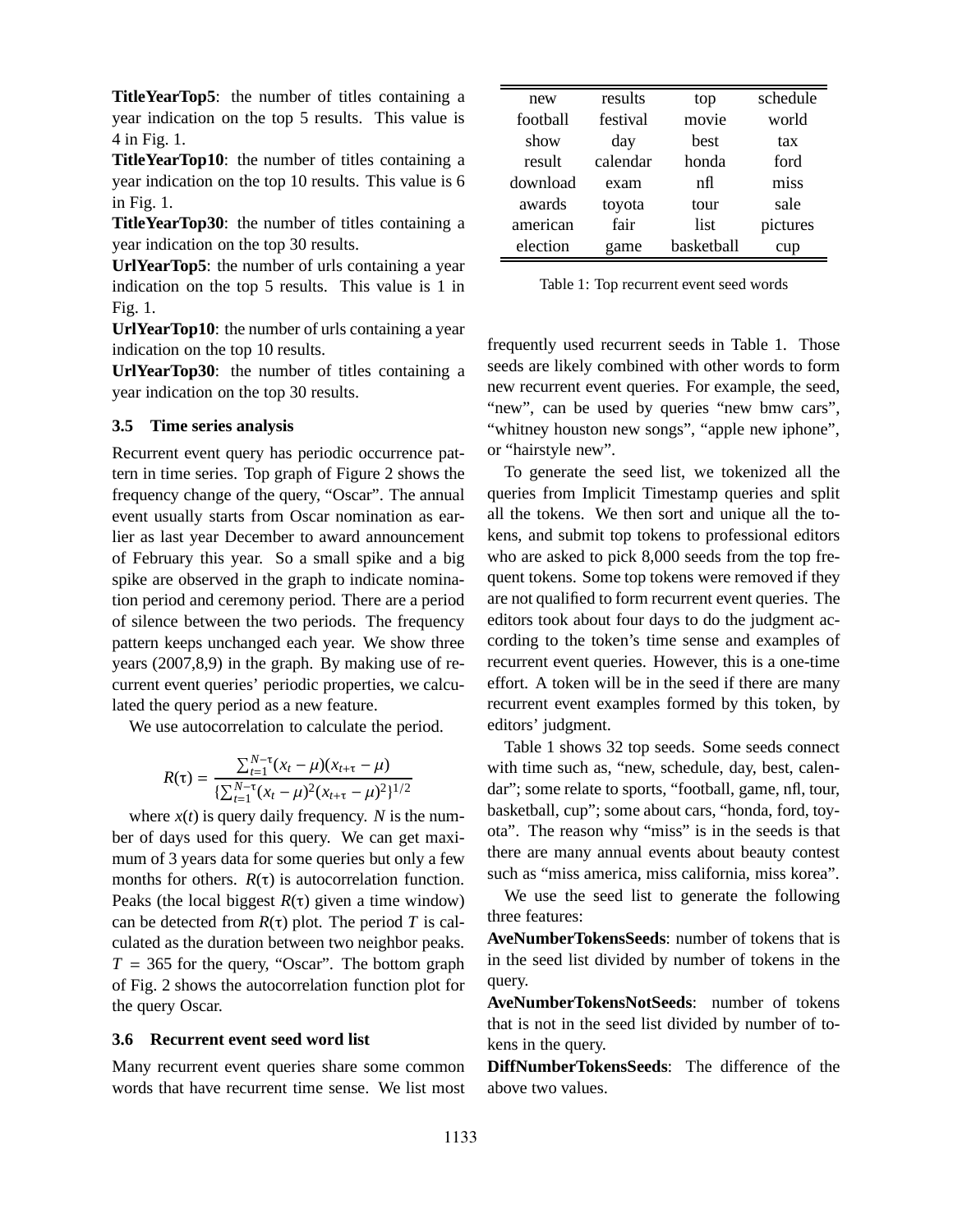

Figure 2: Frequency waveform(top) and corresponding autocorrelation curve (bottom) for query *Oscar*.

#### **4 Learning Approach for REQ**

The REQ classification is a typical machine learning task. Given *M* observed samples used for training data, {(**x**<sub>0</sub>, *y*<sub>0</sub>), (**x**<sub>1</sub>, *y*<sub>1</sub>), · · · · , (**x**<sub>*M*</sub>, *y*<sub>*M*</sub>)} where **x**<sub>*i*</sub> is a feature vector we developed in last section for a given query.  $y_i$  is the observation value,  $\{+1, -1\}$ , indicating the class of REQ and non-REQ. The task is to find the class probability given an unknown feature vector,  $\mathbf{x}'$ , that is,

$$
p(y = c|\mathbf{x}'), \quad c = +1, -1.
$$
 (1)

There are a lot of machine learning methods applicable to implement Eq. 1. In this work, we adopted three representative methods.

The first method is Naive Bayes method. This method treats features independent. If **x** is enxtended into feature vector,  $\mathbf{x} = \{x_0, x_1, \dots, x_N\}$  then,

$$
p(y = c|\mathbf{x}) = \frac{1}{Z}p(c)\prod_{i=0}^{i=N}p(x_i|c)
$$

The second method is SVM. In this work we used the tool for our experiments, LIBSVM (Chang and Lin, 2001). Because SVM is a well known approach and widely used in many classification task, we skip to describe how to use this tool. Readers can turn to the reference for more details.

The third method is based on decision tree based logistic regression model. The probability is given by the formula below,

$$
p(y = c|\mathbf{x}) = \frac{1}{1 + e^{-f(\mathbf{x})}}
$$
 (2)

We employ Gradient Boosted Decision Tree algorithm (Friedman, 2001) to learn the function  $f(X)$ . Gradient Boosted Decision Tree is an additive regression algorithm consisting of an ensemble of trees, fitted to current residuals, gradients of the loss function, in a forward step-wise manner. It iteratively fits an additive model as

$$
f_t(x) = T_t(x; \Theta) + \lambda \sum_{t=1}^T \beta_t T_t(x; \Theta_t)
$$

such that certain loss function  $L(y_i, f_T(x + i))$  is minimized, where  $T_t(x; \Theta_t)$  is a tree at iteration *t*, weighted by parameter  $\beta_t$ , with a finite number of parameters,  $\Theta_t$  and  $\lambda$  is the learning rate. At iteration t, tree  $T_t(x;\beta)$  is induced to fit the negative gradient by least squares.

The optimal weights of trees  $\beta_t$  are determined by

$$
\beta_t = \operatorname{argmin}_{\beta} \sum_{i}^{N} L(y_i, f_{t-1}(x_i) + \beta T(x_i, \theta))
$$

Each node in the trees represents a split on a feature. The tuneable parameters in such a machinelearnt model include the number of leaf nodes in each tree, the relative contribution of score from each tree called the shrinkage, and total number of shallow decision trees.

The relative importance of a feature  $S_i$ , in such forests of decision trees, is aggregated over all the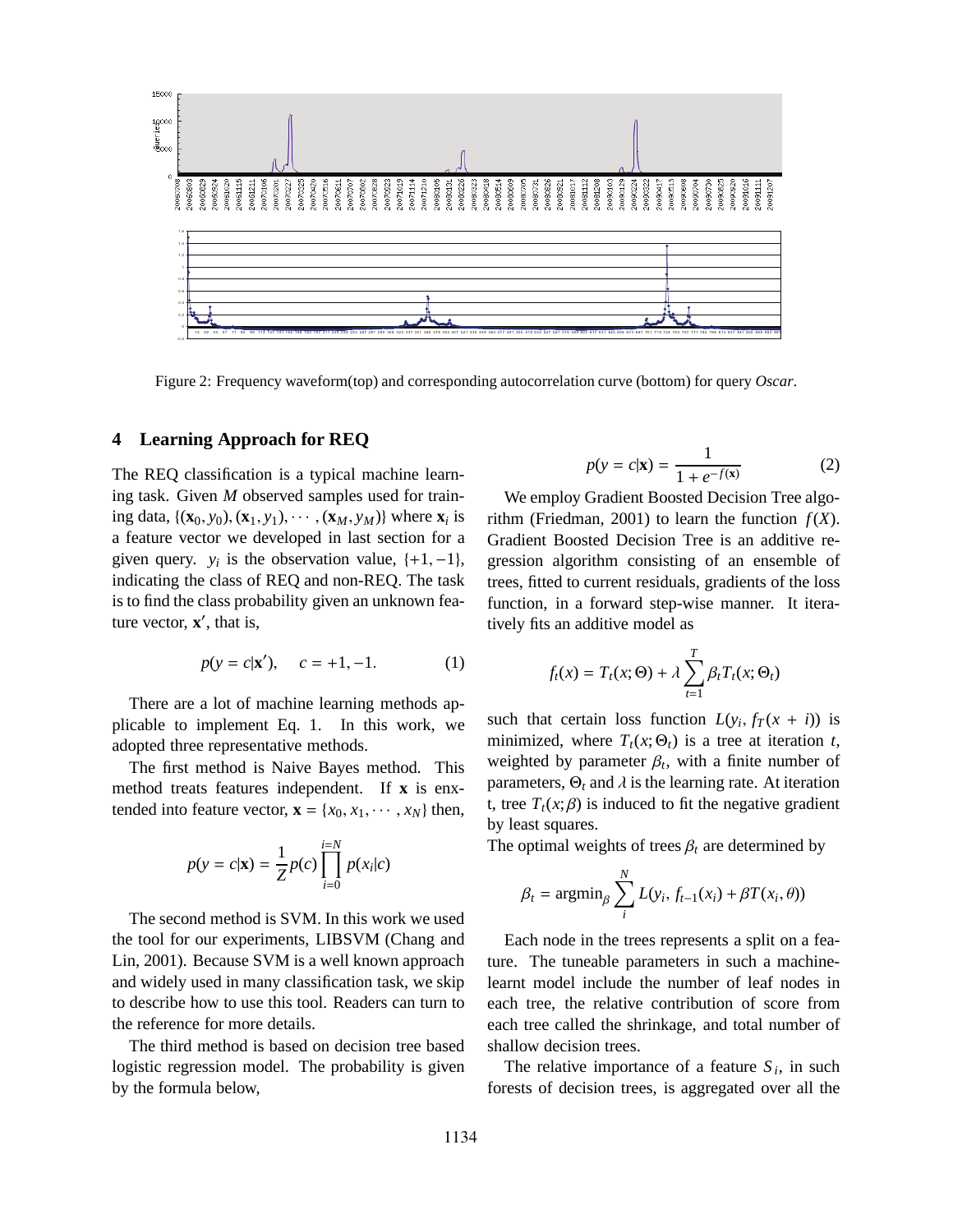*m* shallow decision trees (Breiman et al., 1984) as follows:

$$
S_i^2 = \frac{1}{M} \sum_{m=1}^{M} \sum_{n=1}^{L-1} \frac{w_l * w_r}{w_l + w_r} (y_l y_r)^2 I(v_t = i)
$$
 (3)

where  $v_t$  is the feature on which a split occurs,  $y_l$ and  $y_r$  are the mean regression responses from the right, and left sub-tree, and  $w_l$  and  $w_r$  are the corresponding weights to the means, as measured by the number of training examples traversing the left and right sub-trees.

### **5 REQ Learner Evaluation**

We collected 6,000 queries labeled as either Recurrent or Non-recurrent by professional human editors. The 6,000 queries were sampled from Implicit Timestamp queries according to frequency distribution to be representative. We split the queries into 5,000 for training and 1,000 for test. For each query, we calculated features' values as described in Section 3.

The Naive Bayes method used single Gaussian function for each independent feature. Mean and variance were calculated from the training data.

As for LIBSVM, we used C-SVC, linear function as kernel and 1.0 of shrinkage.

The parameters used in the regression model were 20 of trees, 20 of nodes and 0.8 of learning rate (shrinkage).

The test results are shown in Fig. 3, recallprecision curve. We set a series of threshold to the probability of  $c = +1$  calculated by Eq. 1 so that we can get the point values of recall and precision in Fig. 3. For example, if we set a threshold of 0.6, a query with a probability larger than 0.6 is classified as REQ. Otherwise, it is non-REQ. The precision is a measure of correctly classified REQ queries divided by all classified REQ queries. The recall is a measure of correctly classified REQ queries divided by all REQ queries in test data.

In addition to the three plots, we also show the results using only one feature, ExplicitQueryRatio, for comparison with the classification method used by (Zhang et al., 2009).All the three models using all features performed better than the existing method using ExplicitQueryRatio. The highest improvement was achieved by GBDT regression tree



Figure 3: Comparison of precision and recall rate between our method and the existing method.

model. The results of Naive Bayes were lower than SVM and GBDTree. This model is weaker because it treats features independently. Typically SVMs and GBDT gives comparable results on a large class of problems. Since for this task we use features from different sources, the feature values are designed to have larger dynamic range, which is better handled by GBDT.

The features' importance ranked by Equation 3 is shown in Table 2. We list the top 10 features. The No.1 important feature is ExplicitQueryRatio. The second and seventh features are from search session analysis by counting users who changed queries from Implicit Timestamp to Explicit Timestamp. This is a strong source of features. The time series analysis feature is ranked No.3. Calculation of this feature needs two years query log to be much more effective, but we didn't get so large data for many queries. One of the features from recurrent event seed list is ranked No.4. This is also an important feature source. The ChiSquareYearDist feature is ranked 5th, that proves the recurrent event query frequency has a statistical distribution pattern over years. TitleYearTop30 and TitleYearTop10 that are derived from scraping results are ranked the 9th and 10th important.

Fig. 4 shows the distribution of feature values for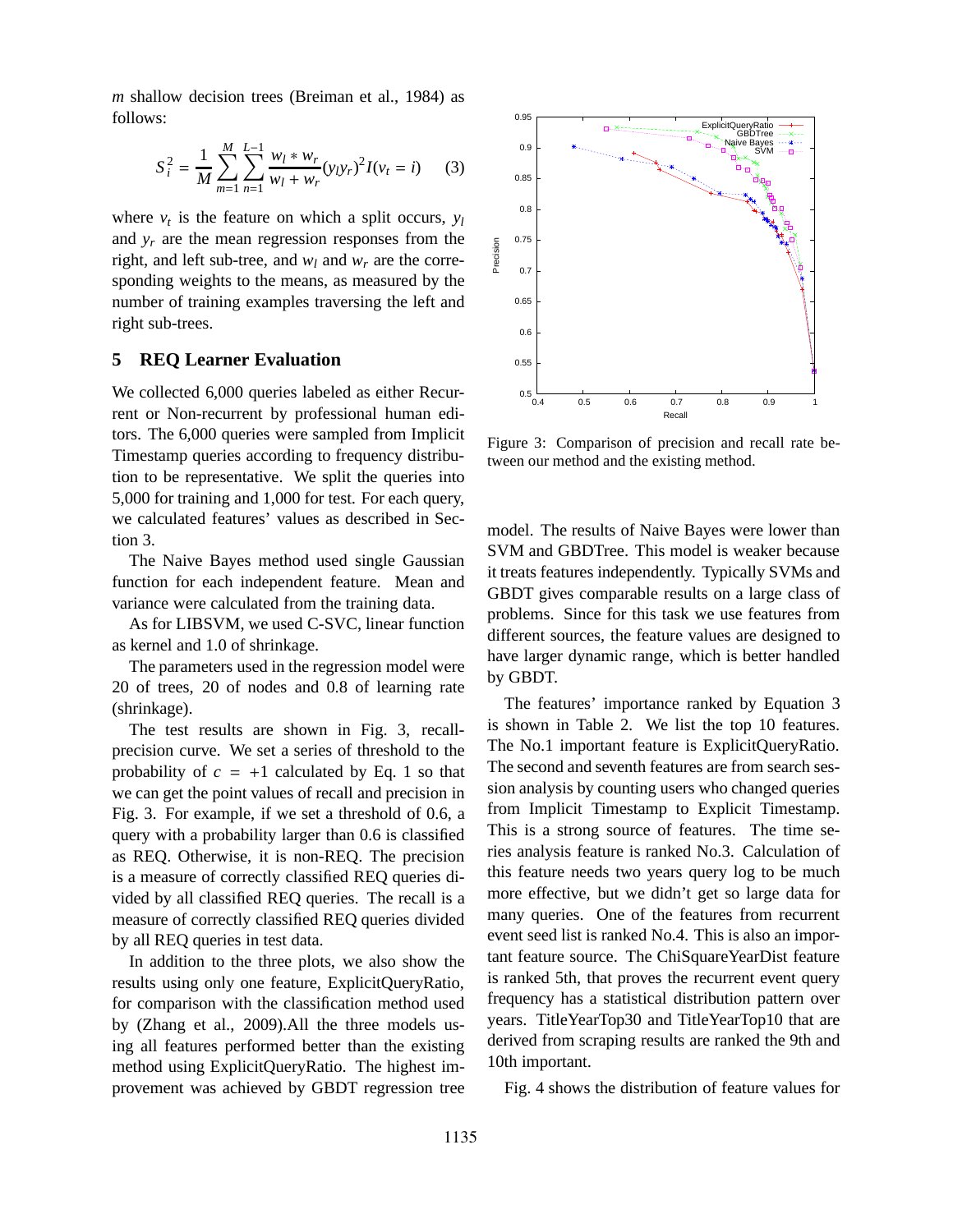| Feature              | Rank | Score |
|----------------------|------|-------|
| ExplicitQueryRatio   | 1    | 100   |
| NormalizedUserSwitch | 2    | 71.7  |
| AutoCorrelation      | 3    | 54.0  |
| AveNumberTokenSeeds  | 4    | 48.7  |
| ChiSquareYearDist    | 5    | 36.3  |
| <b>YearUrlFPCTR</b>  | 6    | 19.1  |
| UserSwitch           | 7    | 11.7  |
| QueryDailyFreq       | 8    | 10.7  |
| TitleYearTop30       | 9    | 10.6  |
| Title YearTop10      | 10   | 5.8   |

Table 2: Top 10 most important features: rank and importance score (100 is maximum)



Figure 4: Feature value distribution of all data (blue=REQ, red=non-REQ)

each sample of the 6,000 data, where each point represents a query and each line represents a feature's value for all queries. One point is a query. The features are ordered according to feature importance of Table 2. The "blue" points indicate REQ queries and the "red" points, non-REQ queries. Some features are continuous like the 1st and 2nd. Some feature values are discrete like the last two indicating TitleYearTop30 and TitleYearTop10. There are "red" samples in the 4th feature but overlapped with and covered by "blue" samples visually.

In the Table 3, we show F-Measure values as we gradually added features from the feature, Explicit-QueryRatio, according to feature importance in Table 2. We listed the F-Measure values under three threshold, 0.6, 0.7 and 0.8. Higher threshold will increase classifier precision rate but reduce recall rate. F-Measure is a metric combining precision rate and recall rate. It is clearly observed that the classifier performance is improved as more features are used.

|                        | <b>Threshold</b> |       |       |  |
|------------------------|------------------|-------|-------|--|
| Feature                | 0.6              | 07    | 0.8   |  |
| ExplicitQueryRatio     | 0.833            | 0.833 | 0.752 |  |
| +NormalizedUserSwitch  | 0.840            | 0.837 | 0.791 |  |
| $+AutoCorrelation$     | 0.850            | 0.839 | 0.823 |  |
| $+AveNumberTokenSeeds$ | 0.857            | 0.854 | 0.834 |  |
| $+ChiSquareYearDist$   | 0.857            | 0.864 | 0.839 |  |
| $+YearUrIFPCTR$        | 0.869            | 0.867 | 0.837 |  |
| +UserSwitch            | 0.862            | 0.862 | 0.846 |  |
| $+$ QueryDailyFreq     | 0.860            | 0.852 | 0.847 |  |
| +TitleYearTop30        | 0.854            | 0.853 | 0.843 |  |
| $+T$ itleYearTop10     | 0.858            | 0.861 | 0.852 |  |
| $+A11$                 | 0.876            | 0.867 | 0.862 |  |

Table 3: F-Measures as varying thresholds by adding top features.

| Query                            | Probability |
|----------------------------------|-------------|
| ncaa men's basketball tournament | 0.999       |
| bmw 328i sedan reviews           | 0.999       |
| new apple iphone release         | 0.932       |
| sigir                            | 0.920       |
| new york weather in april        | 0.717       |
| academy awards reviews           | 0.404       |
| google ipo                       | 0.120       |
| adidas jp                        | 0.082       |

Table 4: Probabilities of example queries by GBDT tree classifier

Some query examples, and their scores from our model are listed in Table 4. The last two examples, *google ipo* and *adidas jp*, have very low values, and are not REQs. The first four queries are typical REQs. They have higher values of features Explicit-QueryRatio,Normalized UserSwitch and YearUrlF-PCTR. Although both *new apple iphone release reviews* and *academy awards reviews* are about reviews, *academy awards reviews* has lower value of NormalizedUserSwitch and ChiSquareYearDist could be the reason for a lower score.

#### **6 Web Search Ranking**

In this section, we use the approach proposed by (Zhang et al., 2009) to test the REQ classifier for Web search ranking. In their approach, search ranking is altered by boosting pages with most recent year if the query is a REQ. The year indicator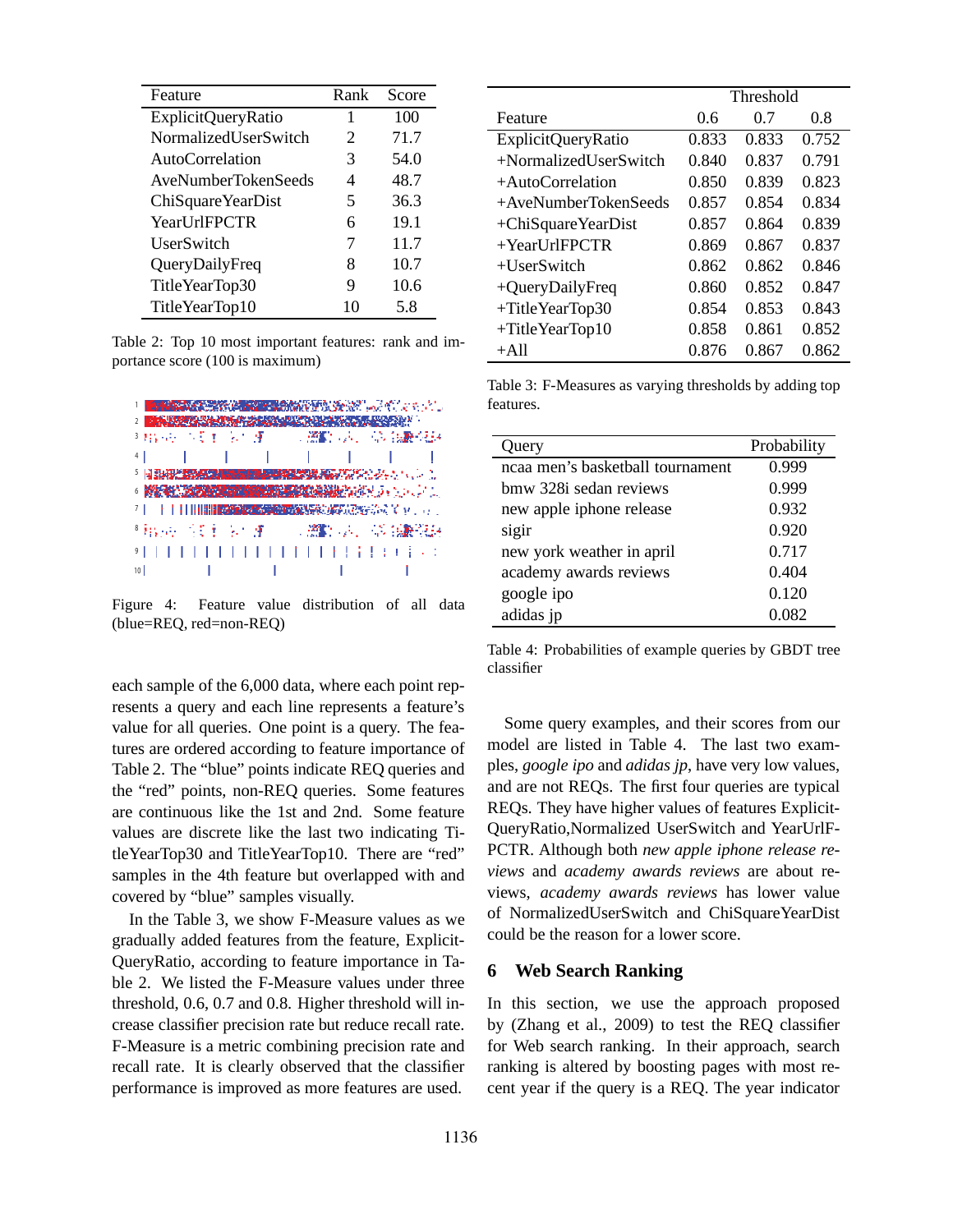|            |          | DCG@5   |       | DCG@1          |         |      |                |
|------------|----------|---------|-------|----------------|---------|------|----------------|
| bucket     | #(query) | Organic | Our's | % over Organic | Organic | Ours | % over Organic |
| [0.0, 0.1] | 59       | 6.87    | 6.96  | $1.48(-2.3)$   | 4.08    | 4.19 | $2.69(-1.07)$  |
| [0.1, 0.2] | 76       | 5.86    | 6.01  | 2.52(0.98)     | 2.88    | 2.91 | 1.14(1.69)     |
| [0.2, 0.3] | 85       | 6.33    | 6.41  | 1.24(2.12)     | 3.7     | 3.7  | 0.0(0.8)       |
| [0.3, 0.4] | 75       | 5.18    | 5.24  | $1.18(-0.7)$   | 2.92    | 2.95 | 1.14(1.37)     |
| [0.4, 0.5] | 78       | 4.96    | 4.82  | $-2.84(-1.35)$ | 2.5     | 2.42 | $-3.06(0)$     |
| [0.5, 0.6] | 84       | 5.4     | 5.37  | $-0.45(-0.3)$  | 2.82    | 2.85 | $1.05(-1.5)$   |
| [0.6, 0.7] | 78       | 4.78)   | 5.19  | 8.42(3.64)     | 2.56    | 2.83 | 10.75(4.1)     |
| [0.7, 0.8] | 80       | 4.45    | 4.60  | 3.41(3.19)     | 2.21    | 2.26 | 1.98(2.8)      |
| [0.8, 0.9] | 78       | 4.81    | 4.96  | 3.15(4.79)     | 2.32    | 2.33 | 0.55(0.65)     |
| [0.9, 1.0] | 107      | 5.08    | 5.50  | $8.41*(4.41)$  | 2.64    | 3.09 | $16.78*(1.36)$ |
| [0.0, 1.0] | 800      | 5.33    | 5.47  | $2.74*(2.17)$  | 2.83    | 2.93 | $3.6*(1.26)$   |

Table 5: REQ learner improves search engine organic results. The numbers in the brackets are by Zhang's methods. Direct comparison with Zhang's method is valid only in the last line, using all queries. A sign "∗" indicates statistical significance ( $p$ -value $<0.05$ )

can be detected either from title or URL of the result. For clarity, we re-write their ranking function as below,

$$
F(q, d) = R(q, d) + [e(d_o, d_n) + k]e^{\lambda \alpha(q)}
$$

where the ranking function,  $F(q, d)$ , consists of two parts: the base function  $R(q, d)$  plus boosting. If the query  $q$  is not a REQ, boosting is set to zero. Otherwise, boosting is decided by  $e(d_o, d_n)$ ,  $k$ ,  $\lambda$  and  $\alpha(q)$ .  $e(d_o, d_n)$  is the difference of base ranking score between the oldest page and the newest page. If the newest page has a lower ranking score than the oldest page, then the difference is added to the newest page to promote the ranking of the newest page.

 $\alpha(q)$  is the confidence score of a REQ query. It is the value of Eq. 1.  $\lambda$  and  $k$  are two empirical parameters. (Zhang et al., 2009)'s work has experimented the effects of using different value of  $\lambda$  and  $k$  ( $\lambda = 0$ equals to no discounts for ranking adjustment). We used  $\lambda = 0.4$  and  $k = 0.3$  which were the best configuration in (Zhang et al., 2009).

For evaluating our methods, we randomly extracted 800 queries from the Implicit Timestamp queries. We scraped a commercial search engine using the 800 queries. We extracted the top five search results for each query under three configures: organic search engine results, (Zhang et al., 2009)'s method and ours using REQ classifier. We asked

human editors to judge all the scraped (query, url) pairs. Editors assign five grades according to relevance between query and articles: Perfect, Excellent, Good, Fair, and Bad. For example, a "Perfect" grade means the content of the url match exactly the query intent.

We use Discounted Cumulative Gain (DCG) (Jarvelin and Kekalainen, 2002) at rank *k* as our primary evaluation metrics to measure retrieval performance. DCG is defined as,

$$
DCG@k = \sum_{i=1}^{k} \frac{2^{r(i)} - 1}{log_2(1+i)}
$$

where  $r(i) \in \{0, 1, 4\}$  is the relevance grade of the *i*th ranked document.

The Web search ranking results are shown in Table 5. We used GBDT tree learning methods because it achieved the best results. We divided 800 test queries into 10 buckets according to the classifier probability. The bucket, [0.0,0.1], contains the query with a classifier probability greater than 0 but less than 0.1. Our results are compared with organic search results, but we also show the improvements over search organic by (Zhang et al., 2009) in the brackets. Because Zhang's approach output different classifier values from Ours for the same query, buckets of the same range in the Table contain different queries. Hence, it is inappropriate to compare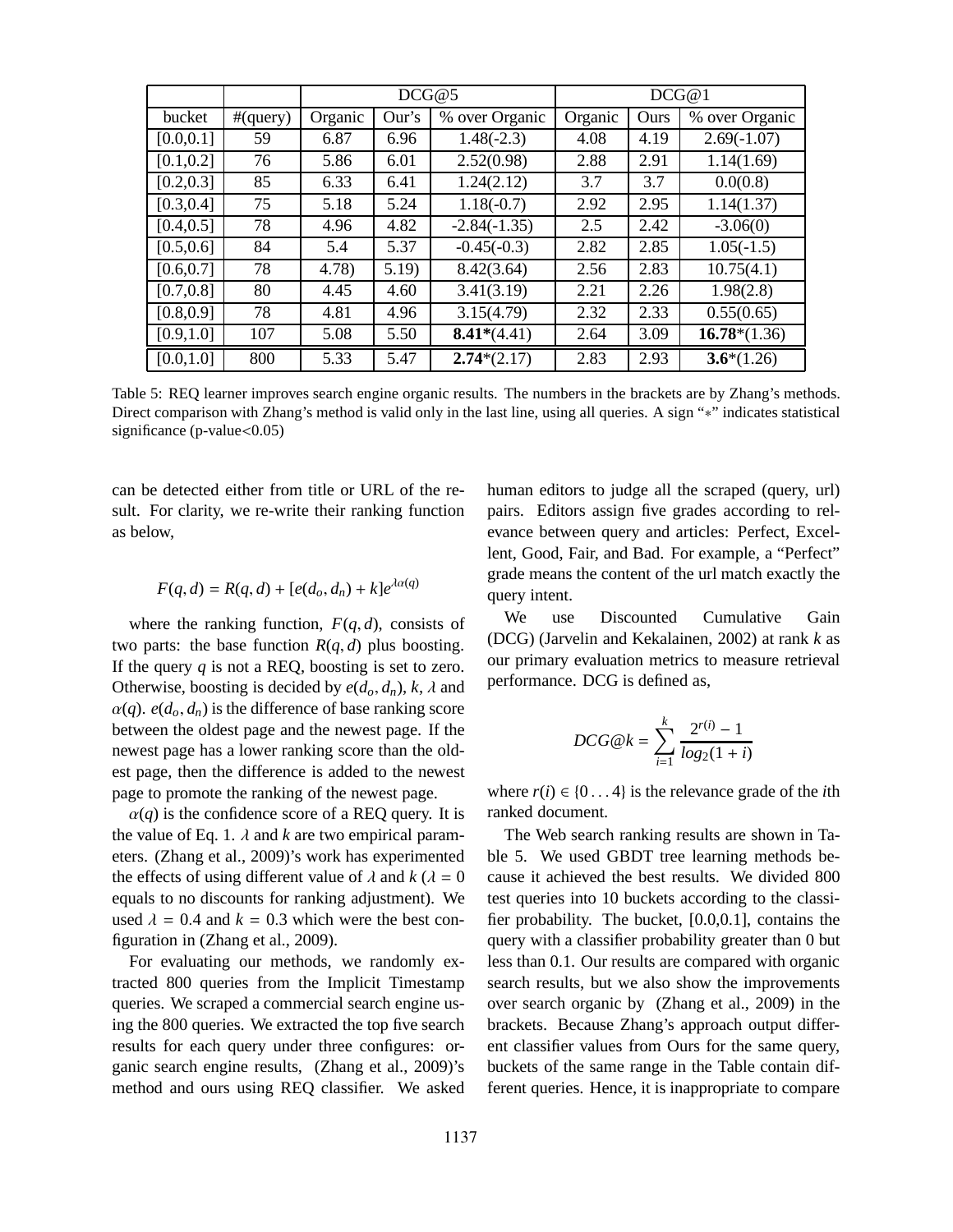Zhang's with Ours for the same buckets except the last row where we used all the queries.

Our classifier's overall performance is much better than the organic search results. We achieved 2.74% DCG@5 gain and 3.6% DCG@1 gain over organic search for all queries. The gains are higher than (Zhang et al., 2009)'s results with regards to improvement over organic results. By direct comparison, Ours was 2.7% better than Zhangs significantly in terms of DCG@1 by Wilcoxon significant test. DCG@5 is 1.1% better, but not significant. The table also show that the higher buckets with higher probability achieved higher DCG gain than the lower buckets overall. Our approach observed 16.78% DCG@1 gain for bucket [0.9,1.0]. This shows that our methods are very effective.

### **7 Conclusions**

We found most of REQ are long tail queries that pose a major challenge to Web search. We have demonstrated learning REQ is important for Web search. this type of queries can't be solved in traditional ranking method. We found building a REQ classifier was a good solution. Our work described using machine learning method to build REQ classifier. Our proposed methods are novel comparing with traditional query classification methods. We identified and developed features from query log, search session, click and time series analysis. We applied several ML approaches including Naive Bayes, SVM and GBDT tree to implement REQ learner. Finally, we show through ranking experiments that the methods we proposed are very effective and beneficial for search engine ranking.

#### **Acknowledgements**

We express our thanks to who have assisted us to complete this work, especially, to Fumiaki Yamaoka, Toru Shimizu, Yoshinori Kobayashi, Mitsuharu Makita, Garrett Kaminaga, Zhuoran Chen.

### **References**

- R. Baeza-Yates, F. Saint-Jean, and C. Castillo. 2002. Web dynamics, age and page qualit. *String Processing and Information Retrieval*, pages 453–461.
- Steven M. Beitzel, Eric C. Jensen, Ophir Frieder, David Grossman, David D. Lewis, Abdur Chowdhury, and

Aleksandr Kolcz. 2005. Automatic web query classification using labeled and unlabeled training data. In *SIGIR '05*, pages 581–582.

- K. Berberich, M. Vazirgiannis, and G. Weikum. 2005. Time-aware authority rankings. *Internet Math*, 2(3):301–332.
- L. Breiman, J. Friedman, R. Olshen, and C. Stone. 1984. *Classification and Regression Trees*. Wadsworth and Brooks, Monterey, CA.
- S. Brin and L. Page. 1998. The anatomy of a largescale hypertextual web search engine. *Proceedings of International Conference on World Wide Web*.
- Andrei Z. Broder, Marcus Fontoura, Evgeniy Gabrilovich, Amruta Joshi, Vanja Josifovski, and Tong Zhang. Robust classification of rare queries using web knowledge. In *SIGIR '07*, pages 231–238.
- Chih-Chung Chang and Chih-Jen Lin, 2001. *LIBSVM: a library for support vector machines*. Software available at http://www.csie.ntu.edu.tw/ cjlin/libsvm.
- J. Cho, S. Roy, and R. Adams. 2005. Page quality: In search of an unbiased web ranking. *Proc. of ACM SIG-MOD Conference*.
- F. Diaz. 2009. Integration of news content into web results. *Proceedings of the Second ACM International Conference on Web Search and Data Mining (WSDM)*, pages 182–191.
- Anlei Dong, Yi Chang, Zhaohui Zheng, Gilad Mishne, Jing Bai, Ruiqiang Zhang, Karolina Buchner, Ciya Liao, and Fernando Diaz. 2010a. Towards recency ranking in web search. *Proceedings of the Third ACM International Conference on Web Search and Data Mining (WSDM)*, pages 11–20.
- Anlei Dong, Ruiqiang Zhang, Pranam Kolari, Jing Bai, Fernando Diaz, Yi Chang, Zhaohui Zheng, and Hongyuan Zha. 2010b. Time is of the essence: improving recency ranking using twitter data. *19th International World Wide Web Conference (WWW)*, pages 331–340.
- Jonathan L. Elsas and Susan T. Dumais. 2010. Leveraging temporal dynamics of document content in relevance ranking. In *WSDM*, pages 1–10.
- J. H. Friedman. 2001. Greedy function approximation: A gradient boosting machine. *Annals of Statistics*, 29(5):1189–1232.
- Kalervo Jarvelin and Jaana Kekalainen. 2002. Cumulated gain-based evaluation of IR techniques. *ACM Transactions on Information Systems*, 20:2002.
- K. Sparck Jones, S. Walker, and S. E. Robertson. 2000. A probabilistic model of information retrieval: development and comparative experiments. *Inf. Process. Manage.*, 36(6):779–808.
- A. C. Knig, M. Gamon, and Q. Wu. 2009. Click-through prediction for news queries. *Proc. of SIGIR*, pages 347–354.